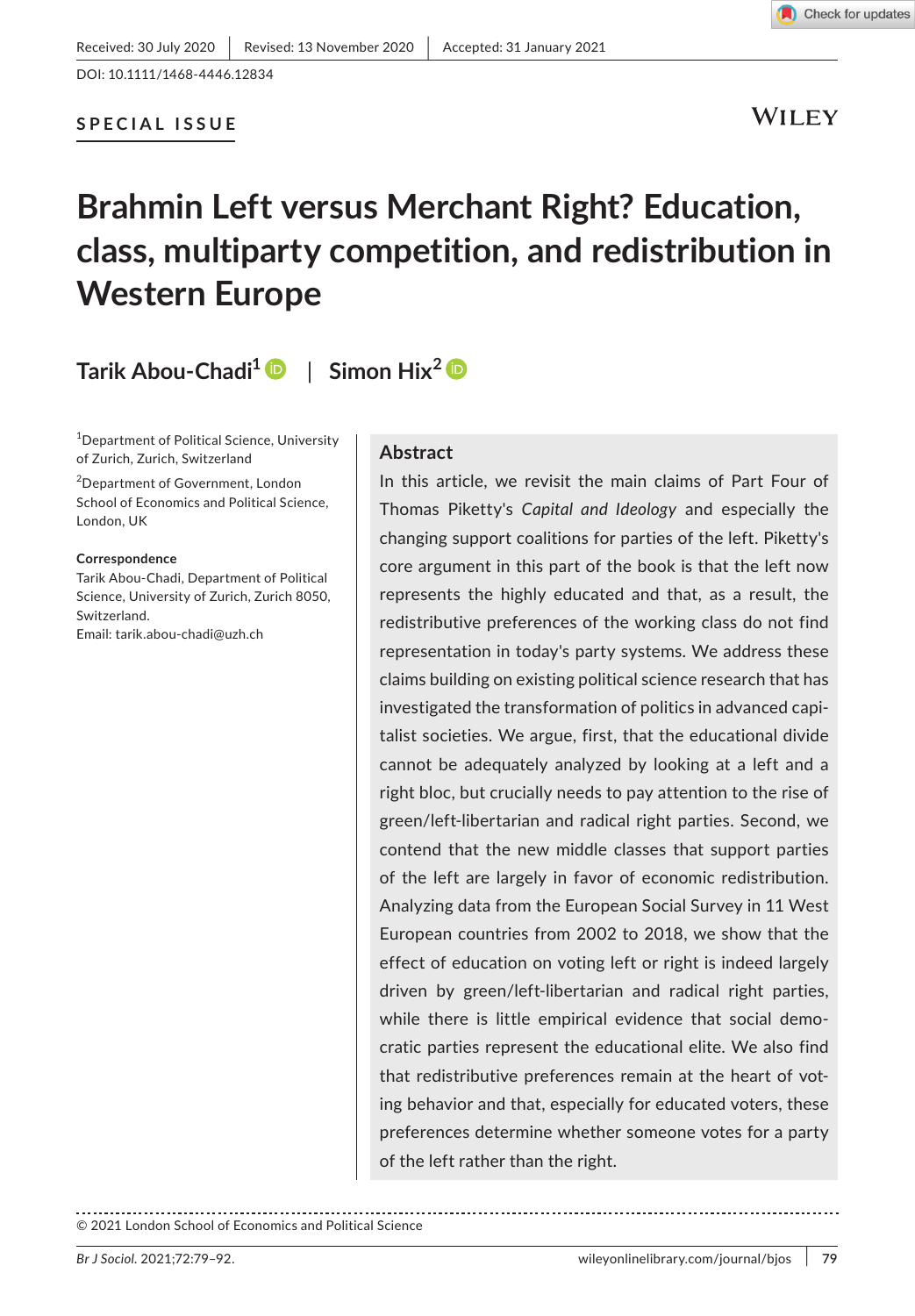# **1** | **INTRODUCTION**

Part four of Thomas Piketty's *Capital and Ideology* (CaI) (Piketty, 2020), on "Rethinking the Dimensions of Political Conflict," looks at the transformation of electoral politics in advanced democracies since the 1960s (focusing mainly on France, the United Kingdom, and the United States). The main claim in this part of the book is that the dominant class-based stucture of political contestation has radically transformed. In the middle of the 20th century, the working classes overwhelming supported parties on the left: the Democrats in the United States, the Labour Party in the United Kingdom, the Socialists and Communists in France, and socialist, labor, social democratic, or communist parties in other advanced industrial societies. By the early 21st century, in contrast, these leftwing parties now mainly represent higher educated groups, and in some places even voters with higher incomes and greater wealth. The main driving force for this transformation, Piketty contends, has been the transformation of political conflict, from a class-based conflict about redistribution, to an education-based conflict about borders (which others might call "identity"). The result, as Piketty provocatively attests, is that modern electoral politics in many democracies is now a battle between a "Brahmin Left" and a "Merchant Right," with neither political force representing nor appealing to the economic interests of lower income group; and, as a corollary, mainstream left parties are no longer committed to the redistribution of wealth.

As political scientists of electoral politics we recognize many aspects of Piketty's argument in this part of the book. Indeed, since the 1960s, political scientists have attempted to identify and explain these electoral transformations, and Piketty acknowledges his connection to the work of Kitschelt (1994) and others. However, our understanding of the established scholarship in political science on parties and elections leads us to challenge several elements of Piketty's argument. First, by focussing on "the Left" versus "the Right" as two coherent political blocs, Piketty misses another dimension of the transformation of politics in most democracies across the world: the growing fragmentation of party systems. This is directly relevant to Piketty's argument about the new education divide, as higher educated voters tend to support new green/left-libertarian parties while lower educated voters tend to support new populist/radical right parties. As a result, education may divide the left and right as single blocs, but is not the main dividing line between the mainstream left and mainstream right. Second, and related to this, the changing relationship between education and left–right voting does not necessarily mean that the groups who vote for the left are not in favor of redistribution of income or wealth, which Piketty implies in his argument about a "divorce" between the working class and the left. Indeed, in purely numerical terms, with the decline of manufacturing since the 1970s, the traditional working class now makes up only a small proportion of the electorate (15%–20%) in most democracies. Hence, to remain competitive, center-left parties have reached out to other classes and groups, such as the new middle classes (in the public sector as well as sociocultural professionals), the new precariat, younger voters, and also to women and ethnic minorities. Most of the people in these groups support the redistribution of wealth and power in society. So, the fact that the center-left no longer mainly represents the traditional working class, does not mean that there is not broad support in society for income or wealth redistribution, or that these groups could not potentially be mobilized by a new "redistributive political coalition."

Our different understanding of the recent history of electoral behavior, and particularly the changing structure of electoral support for parties on the left, leads to a different set of normative inferences. Piketty infers from his results that left-wing parties have abandoned support for redistribution and reducing economic inequality because they no longer represent working class and lower educated voters. In contrast, our results suggest that mainstream left parties still mainly secure the support of these voters, while other parties on the left—especially green/left-liberal parties—appeal to the growing group of highly educated, and particularly younger, voters. Furthermore, the deep underlying structural changes that most Western societies have experienced over the past 40 years—the decline of manufacturing, the mass expansion of higher education, the emancipation of women and sexual minorities, mass global migration, climate change, and so on—means that the "second dimension" of modern politics is not going to disappear any time soon. As a result, any broad center-left coalition, that could unite the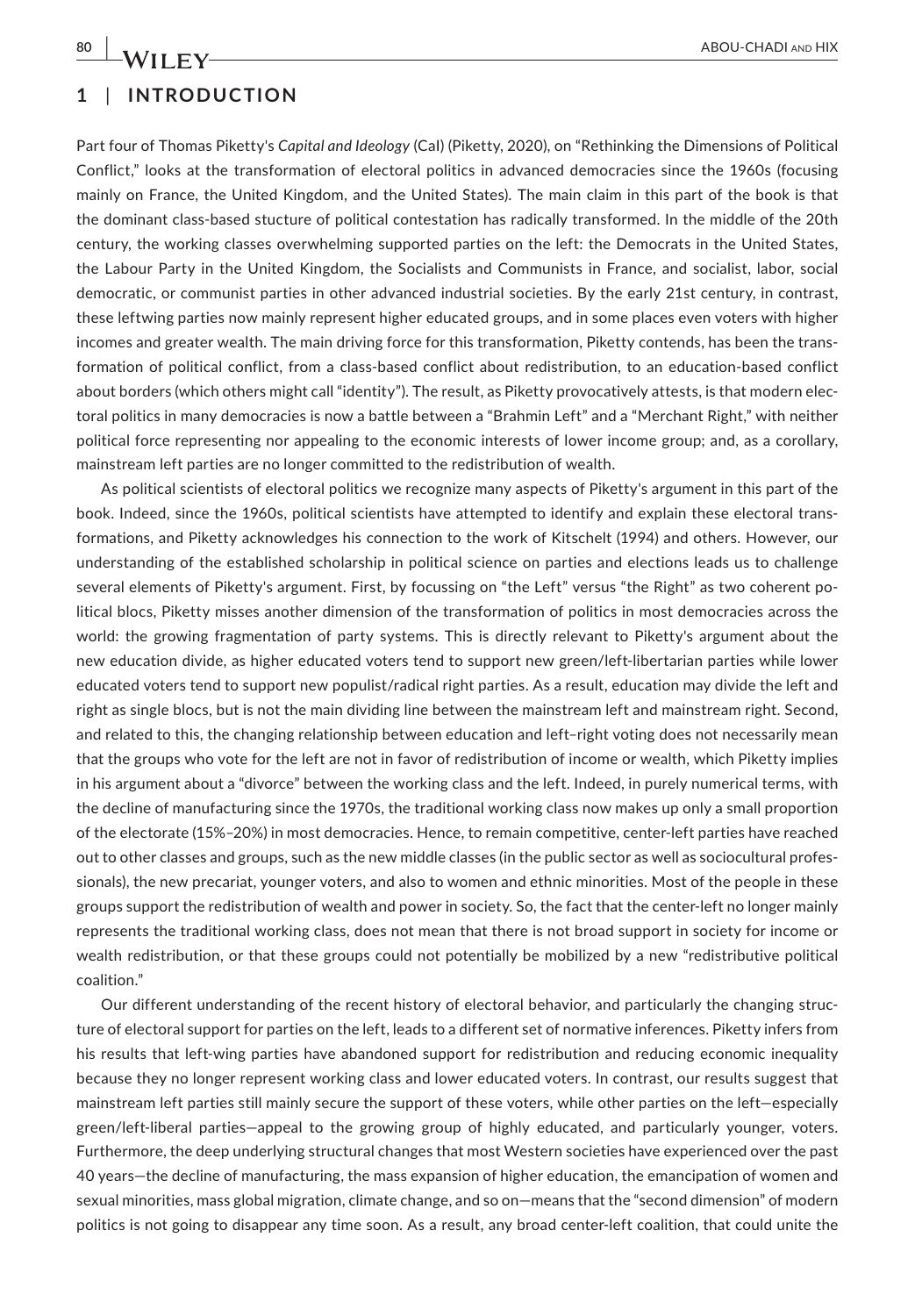(old) mainstream left and the (new) green/left-libertarian parties, needs to combine commitments to economic redistribution as well as commitments to environmental protection, gender and race equity, and individual social and personal emancipation.

To illustrate these points we organize the paper as follows. In the next section we summarize some of the key evidence and explanations in recent political science research on electoral politics that we feel are relevant for Piketty's arguments. We then illustrate some of the main points by undertaking an empirical analysis of voting patterns in 11 Western European countries, using data from the European Social Surveys from 2002 to 2018. We look at three types of relationships in the data: (1) between educational level and party support, (2) between social class and party support, and (3) between education/class/party support and attitudes toward redistribution. The final section contains a short conclusion.

# **2** | **THE POLITIC AL SCIENCE OF ELEC TOR AL POLITIC S SINCE THE 1960S**

The changing support coalitions of parties of the left lie at the core of Piketty's argument. His interpretation of electoral politics in advanced democracies is consistent with some key elements of how political scientists understand electoral behavior and the transformation of party systems since the 1960s. For example, like Piketty, a standard understanding in political science is that there has been a transformation of the political "space" of electoral politics from a one-dimensional space, based on an economic left–right dimension, to a two-dimensional space, where a sociocultural libertarian–authoritarian dimension now exists orthogonally to an economic socialist– capitalist dimension (Kitschelt, 1994). Also, within this new two-dimensional space, many possible new political positions can exist in particular national and electoral contexts: such as the four positions Piketty (pp. 788–794) identifies in the 2017 French Presidential election (egalitarian–internationalist, inegalitarian–internationalist, inegalitarian–nativist, and egalitarian–nativist), or the three "poles" that Oesch and Rennwald (2018a) describe (liberal-left, liberal-right, and traditionalist radical-right). Piketty also sees contemporary party competition as a battle between two groups of elites. While Piketty's labels for these elites—"Brahmin Left" and "Merchant Right" are new and powerful descriptions, the conception of democracy as a battle between rival groups of elites has a long history in political science, from Michels (1911), to Schumpeter (1950), Downs (1957), Schattschneider (1960), Katz and Mair (1995), and many others in between and since.

That said, we see several key differences between Piketty's story and a "standard" political science understanding of the transformation of electoral politics over the past few decades. This understanding starts by recognizing the profound socioeconomic transformations of post-industrial societies that have affected the socio-structural foundations of party competition since at least the 1970s. Against the backdrop of these transformations, the political science literature makes three core arguments that run counter to some of Piketty's assumptions and conclusions. First, party competition in post-industrial societies should not be understood as between left and right, as coherent blocs, but necessarily needs to additionally take into account the different developments of the new-left (green and left-libertarian parties) and new-right (populist radical right parties) (e.g., Kriesi et al., 2008). Second, a simple hierarchical understanding of class groups (bottom vs. elites) does not explain the underlying shifts of parties' socioeconomic support bases. Horizontal differentiation is key here, such as new versus old middle class, public versus private sector, and growing fragmentation of experiences and interests among the working class (Oesch, 2006). Third, while educated middle class voters may now constitute the main support group for parties of the left, it is misleading to see the redistributive and social policy preferences of this group as simply favoring less redistribution (Abou-Chadi & Wagner, 2019; Gingrich & Häusermann, 2015). In contrast, the new middle class is a strong supporter of the welfare state (Häusermann & Kriesi, 2015).

If we want to understand the changing support coalitions of political parties in advanced capitalist societies, we need to take into account how socioeconomic transformations and political legacies shape the demand side of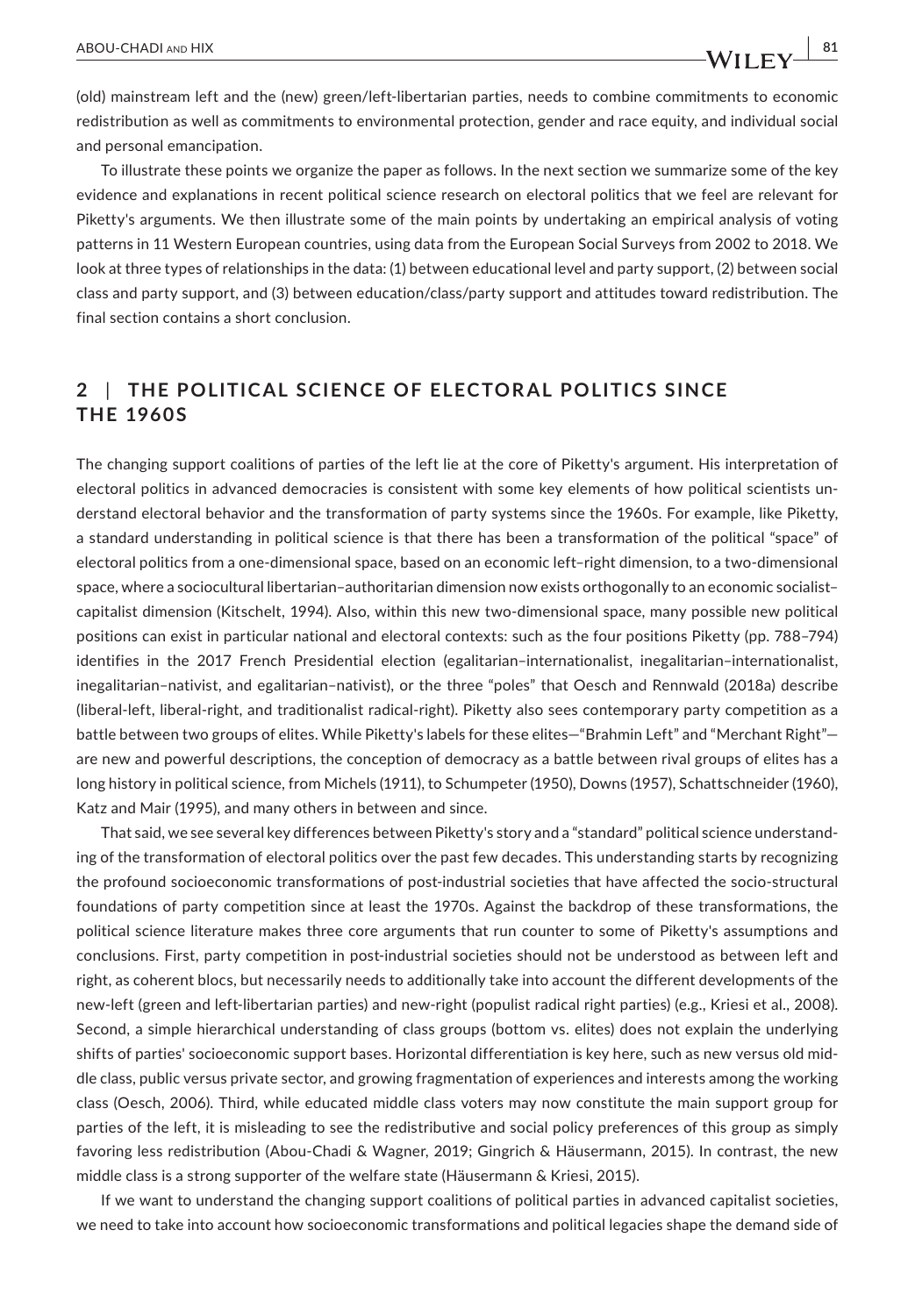political competition. Piketty's focus on ideology should be applauded because it avoids a functionalist or sociostructural determinism in explaining political outcomes. However, analyzing parties' (and indeed voters') policy preferences purely through a lense of ideology, as based on class interest, runs the risk of behavioral reductionism. In line with Beramendi et al. (2015), we take a perspective of constrained partisanship that does not fully endogenize political preferences (or ideology) but regards them as at least partially determined by social and economic developments beyond political choice. This is indeed a core assumption of a long tradition of political sociology literature, such as Lipset (1960) and Lipset and Rokkan (1967).

Advanced capitalist societies have undergone tremendous socioeconomic changes, such as increases in automation and digitization, more global integration of capital and labor, demographic changes (e.g., female emancipation), expansion of education, and an overall transformation to what has been labeled the knowledge economy (Beramendi et al., 2015). These transformations have led to profound changes in the socio-structural make-up of electorates in post-industrial societies. The old working class, largely employed in the production sector, has dramatically decreased in size, while new middle class groups (such as sociocultural professionals) have in turn increased (Oesch, 2006). Combined with a politicization of issues beyond economic redistribution concerned with the basic principles of how societies are organized (e.g., gender equality, LGBTI rights, and immigration), these changes have led to a transformation of the demand side of the political space, that is what people want from politics (Kitschelt, 1994). Mainstream parties have often struggled to integrate these new preferences and movements and we have thus seen the rise of new political forces, most notably green/left-libertarian and radical right parties.

If we want to evaluate the ideological positions of political parties as well as the socio-structural make-up of their support coalition, it is crucial to take these transformed context conditions into account. If we observe that the left or right has changed in this regard, we need to take into account that both of these blocs now include fundamentally different party families,—greens on the left and radical right on the right—whose support bases do not simply consist of former, or "traditional," mainstream left and right voters, but who have mobilized other parts of the electorate and have incorporated new generations of voters, as well as citizens who did not participate in elections.

Within these changed socioeconomic structures, we also need to re-evaluate what redistributive politics means and which groups support which policies. Welfare politics faces different challenges and conflicts today, such as over labor market insiders and outsiders (Rueda, 2005), new social risks (Bonoli, 2005; Häusermann, 2010), or over social investment versus consumption (Beramendi et al., 2015). If we want to understand political parties' differing stances on social policy and indeed their electorates' preferences for redistribution, we need to incorporate these structural conditions and should not reduce our evaluation to questions of ideology (and particularly ideology as it relates to income or wealth redistribution). Most importantly, we should not infer the social policy preferences of changing electorates today based on assumptions about class-based preferences in the industrial age.

In sum, the political science perspective challenges Piketty's line of argumentation in the following ways:

1. Political competition and representation in advanced capitalist societies cannot be reduced to a simple notion of a left bloc versus a right bloc. This means that in order to understand the transformations of support coalitions it is not enough to focus on the mainstream left and right. This also provides a challenge to Piketty's methodology that largely relies on explaining vote choice based on a dichotomous measure of left and right support. By not identifying pluralism within these two blocs, potential betweenbloc effects identified by Piketty (e.g., relating to education) might in fact be driven by changing patterns of support within blocs, namely growing support for green/left-libertarian and radical right parties, rather than any significant changes in patterns of support for mainstream center-left and center-right parties. More specifically, Piketty strongly relates the growing support for the left (relative to the right) among higher educated groups to changes in socialist and social democratic parties, whereas we expect that this empirical regularity is mainly driven by higher educated groups increasingly supporting green/left-libertarian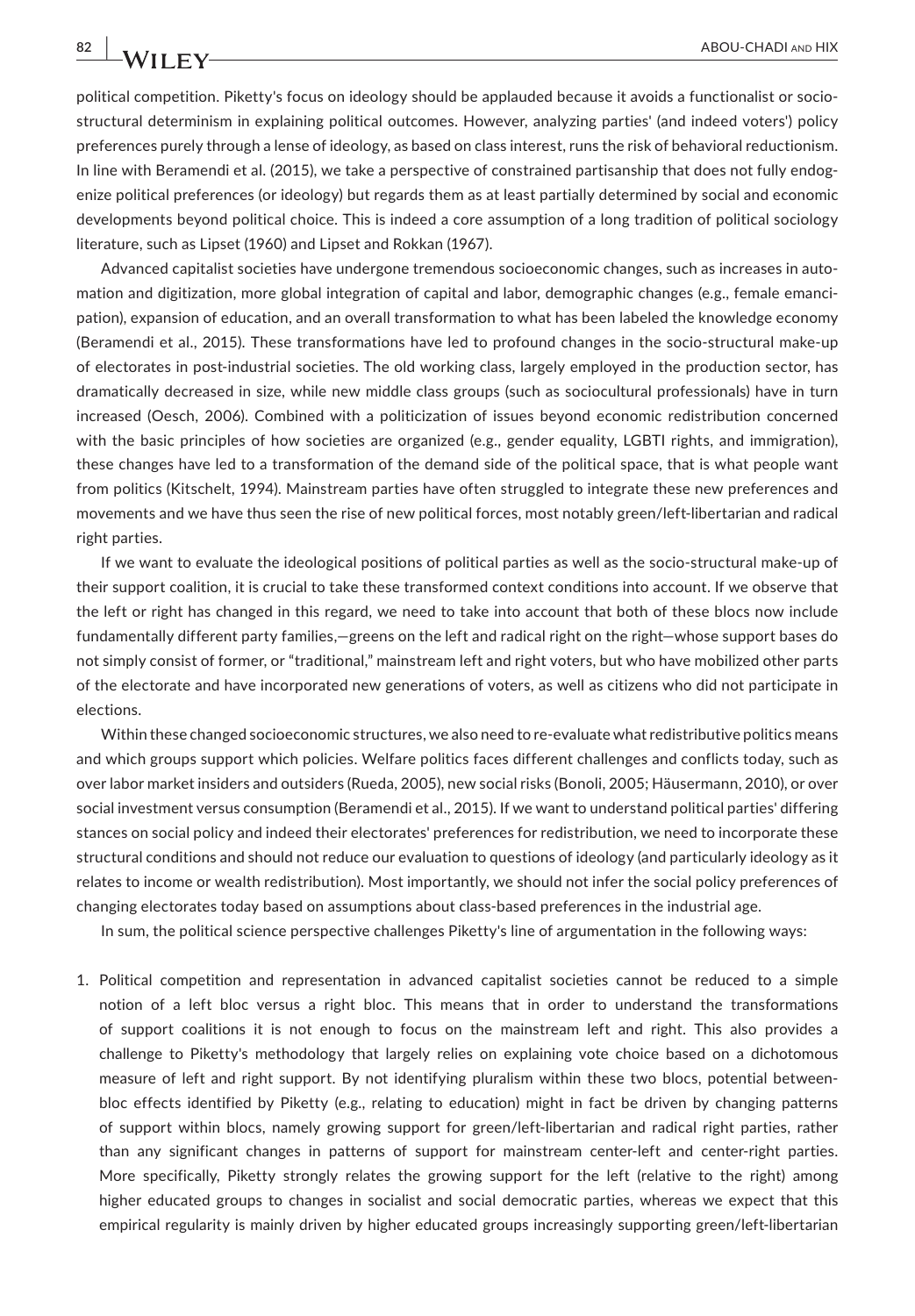parties and lower educated groups increasingly supporting radical right parties, rather than any major changes in the educational basis of support for the mainstream center-left relative to the mainstream center-right.

2. A large amount of research on social policy preferences in post-industrial societies documents that we cannot infer preferences for redistribution from class positions in a way that equates lower classes with demand for more redistribution and middle classes with demand for less redistribution. This is especially true for the new middle classes, such as sociocultural professionals, as well as public sector employees, who very much favor redistribution. As a consequence, we cannot draw the conclusion that higher support from educated middle class voters means that parties of the left are no longer a key part of an electoral and political coalition that favors redistribution and tries to reduce economic and other inequalities in society.

In our empirical analysis we investigate these two arguments. We first analyze how education and class affect party support in the new multiparty contexts of advanced capitalist societies. We show that taking into account growing pluralism within the left and right gives a profoundly different picture of the socio-structural base of mainstream left support than the key claims in *Capital and Ideology*. In addition, we demonstrate that attitudes toward redistribution remain at the heart of the support coalition of the left.

### **3** | **DATA AND METHOD**

We empirically demonstrate these changing patterns of political behavior in post-industrial societies by looking at the nine waves of the European Social Survey (ESS) in 11 West European countries, from 2002 to 2018. The countries in the analysis are Austria, Belgium, Denmark, Finland, France, Germany, the Netherlands, Norway, Sweden, Switzerland, and the United Kingdom. So, these cases include two of the three cases Piketty focusses on (France and the United Kingdom), as well as most of the other countries in Western Europe that have had a long history of democracy and have traditionally had large socialist, social democratic, or labor parties.

The ESS has been widely used to understand voting behavior in Europe (Abou-Chadi & Wagner, 2019; Ivarsaten, 2007; Oesch & Rennwald, 2018b). Based on the question of which party a respondent voted for in the last election, we first create a choice variable of Left versus Right vote similar to the one used in Captial and Ideology. We code as parties of the left traditional social democratic and socialist parties, such as the French PS annd German SPD, but also new left and green parties. On the right, we have conservative and Christian democratic parties, such as the British Conservatives and Dutch CDA, some right-wing liberal parties, such as the Danish Venstre and Dutch VVD, and populist radical right parties, such as the French FN and Dutch PVV. However, for an additional set of analyses we use a dependent variable that categorizes vote choice into four party family groups: mainstream left, mainstream right, radical right, and green/left-libertarian. In this fourth category, we include green parties, such as the German, French, Swedish, Dutch, and Belgian greens, as well as liberal-left parties, such as the Dutch D'66 or the Danish Radikale Venstre. These latter parties usually broke from more traditional liberal parties, with greater commitments to gender and race equity, environmental protection, and social solidarity, and hence are politically close to green parties. We exclude traditional liberal parties, such as the German FDP or British Liberal Democrats, as well as new liberal/centrist parties, such as Macron's *La République En Marche!*, as these parties tend to combine liberal social policies with classical liberal economic policies. A full list of the parties we include in each of these categories is contained in the online Appendix.

To measure education, we use the ISCED categorization with seven categories: less than lower secondary, lower secondary, lower tier upper secondary, upper tier upper secondary, advanced vocational, lower tertiary, and higher tertiary. We are also interested in people's preferences for redistribution and use two different variables to capture these preferences. The first of these asks people if large differences in income are acceptable. The second asks if governments should reduce differences in income. In additional analyses we also use a class-scheme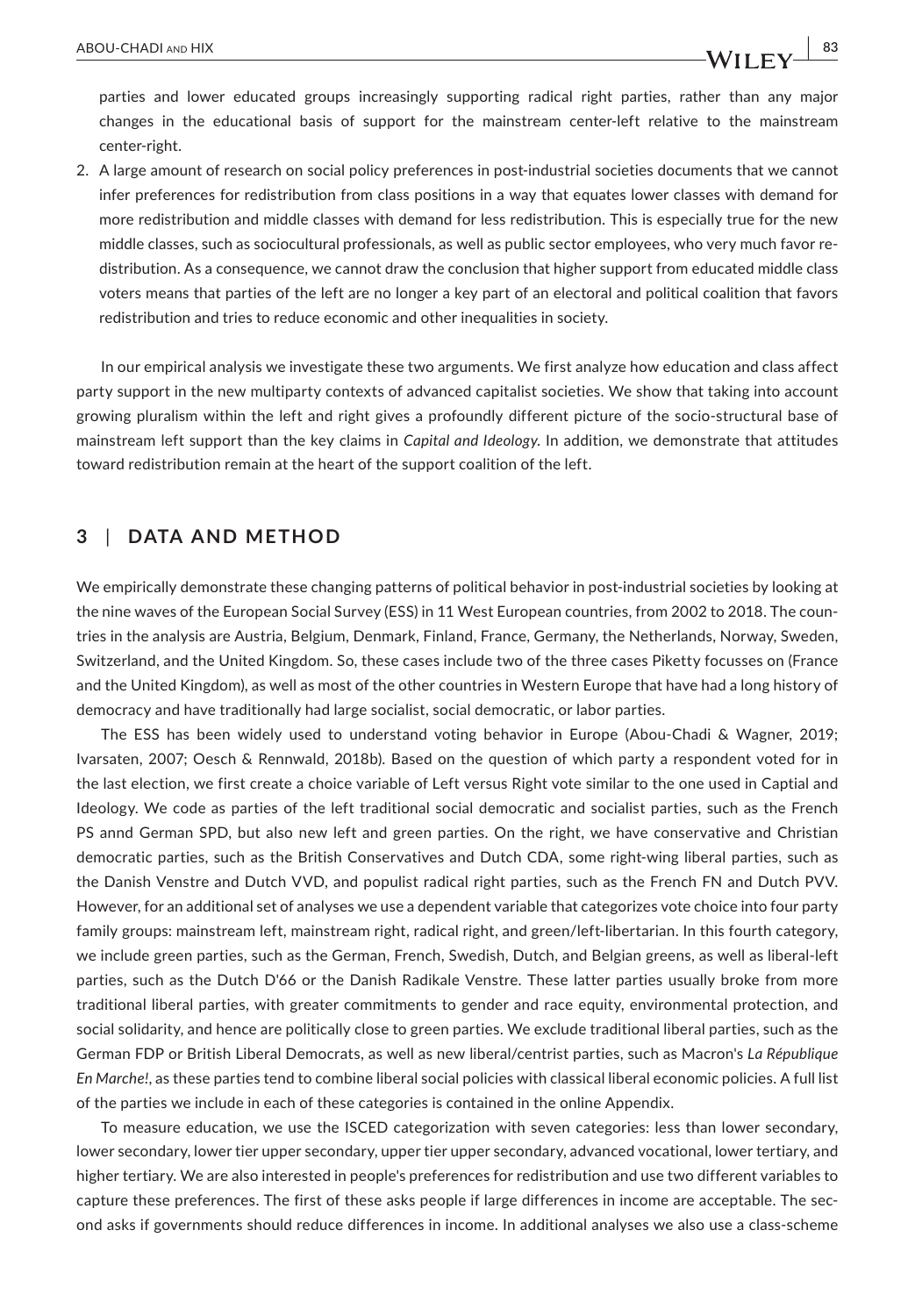explicitly developed for post-industrial societies based on occupational groups (Oesch, 2006) as well as a coding of public versus private sector employees that follows Benedetto et al. (2020).

Our models include a number of control variables: age, gender, income, and residence (urban vs. rural). We estimate logit and multinomial logit models with country fixed effects and standard errors clustered by country. We use the ESS's post-stratification weights. The full regression results tables are in the online Appendix.

### **4** | **RESULTS**

In Figure 1 we show the predicted probability of voting for either a left (1) or right (0) party based on a voter's education. $^1$  A core argument in CaI is that while lower educated voters were the core group of the left in the 1960s, the left now mainly represents the educational elite. Piketty links this transformation to an ideological shift of mainstream left parties that, especially after the 1990s, have become more centrist on economic policy questions, and hence appeal more to higher income and higher educated groups, and appeal less to lower income and lower educated groups.

Empirically, Piketty shows for France and the United Kingdom that there is now a positive education gradient for voting for the left (instead of the right). Figure 1 shows a similar, although already more nuanced, picture (the regression results are presented in Table A2 in the Appendix). While we find that people with higher tertiary education are generally more likely to vote for the left (taken as a single bloc) instead of the right, we do not necessarily see a linearly declining effect with less education. In particular, people with less than secondary education have a higher probability of supporting a left over a right party than several other groups with higher levels of education.

As outlined earlier, a common theme in modern scholarship of electoral politics in political science is that the binary distinction between left and right parties, as two distinct electoral blocs, does not adequately capture dynamics of party competition in post-industrial societies and is also insufficient to study transformations in recent decades, in particular with the growing fragmentation of many party systems (which Piketty himself acknowledges in his analysis of French voting patterns in recent elections). Hence, we next look at the predicted



FIGURE 1 Predicted probability of voting for left versus right party based on education [Colour figure can be viewed at [wileyonlinelibrary.com](www.wileyonlinelibrary.com)]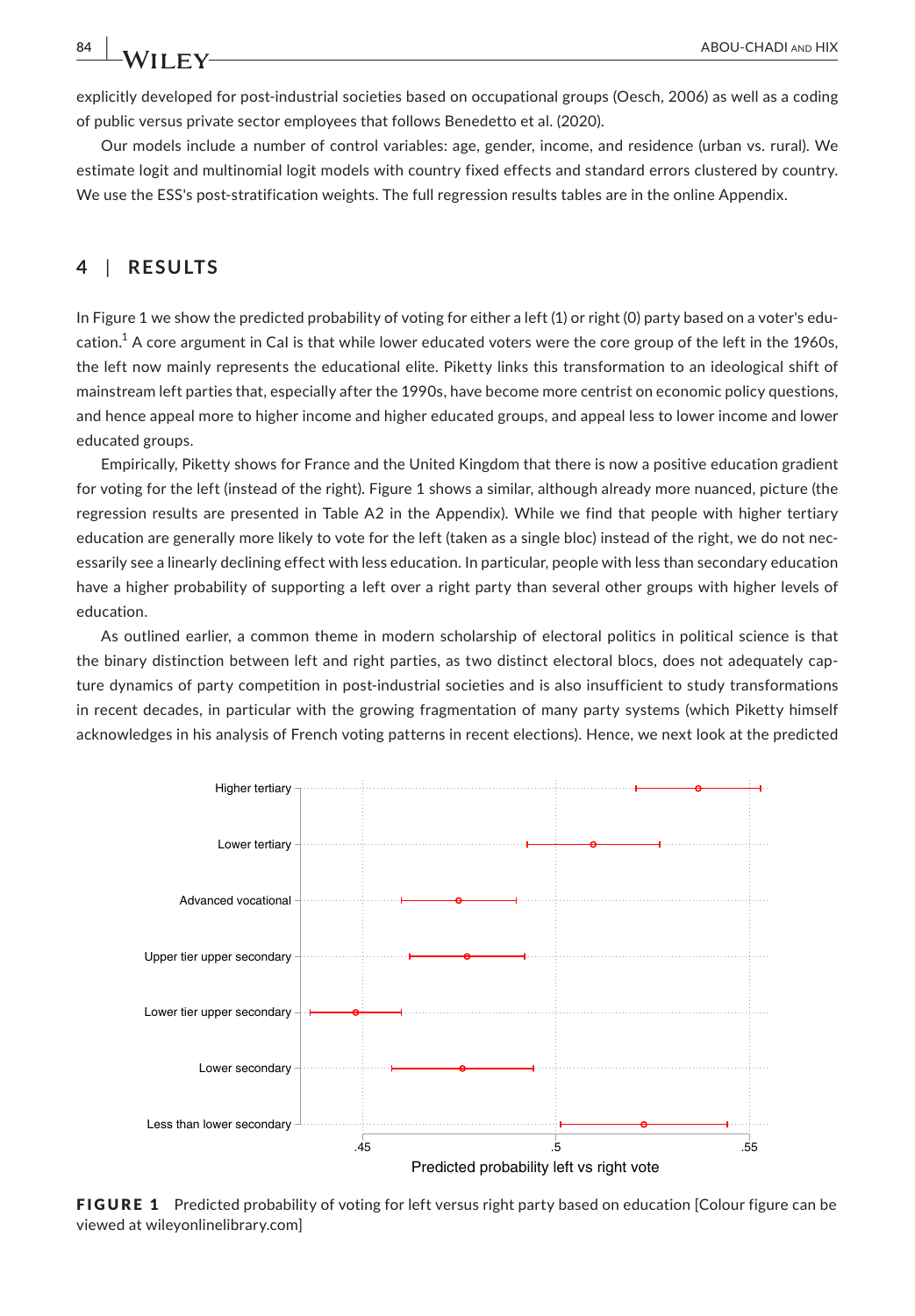probability of voting for one of four party families conditional on a voter's education: mainstream left, mainstream right, radical right, and green/left-libertarian.

Figure 2 shows a much more differentiated picture of the relationship between education and vote choice (regression results in Table A3). Several points seem particularly noteworthy here. First, if we now focus on mainstream left and mainstream right parties, we see a picture that is completely reversed to the evidence presented by Piketty. With increasing levels of education, support for mainstream left parties *declines* and support for mainstream right parties *increases*. So, if we focus on mainstream parties, the relationship we find between education and support for the mainstream left and right is consistent with the pattern described by Piketty for the 1950s and 1960s. But, in contrast to Piketty's claims about recent transformations, we do not find much evidence that mainstream social democratic parties have become the party of the educational elite. In online Appendix A4 we document this relationship for four single countries: France, the United Kingdom, Germany, and the Netherlands. Although the two countries with majoritarian electoral systems (France and the United Kingdom) show generally higher levels of support for the mainstream left (and less for green and left-libertarian parties) among more educated voters, even in these cases we do not find evidence of the mainstream left being significantly stronger than the mainstream right among the most highly educated.

Second, though, if we look at the radical right and green/left-libertarians, we see that it is actually these parties who represent a potentially new cleavage based on education. With higher levels of education, the predicted probability to vote for a radical right party strongly decreases, yet strongly increases for green and left-libertarian parties. What this tells us is that the overall education effect for voting for a left or right party is largely driven by green and radical right parties and not by the mainstream left and right. This has several implications. If we want to study the sources of this educational divide, focusing on the ideological choices of the mainstream left (such as their Third Way policies) will only provide us with very limited explanatory leverage. In contrast, a stronger focus needs to be placed on green and radical right parties and their capacity to mobilize different and new socioeconomic groups in the electorate. In this regard it is important to see that green and radical right voters are not simply former social democratic and mainstream right voters, respectively. Generational replacement has played a crucial role to understand the support for these new parties, particularly within the left, with green and leftlibertarian parties appealing to younger more highly educated voters. On the right, there is also some generational



FIGURE 2 Predicted probability of voting for a party based on education [Colour figure can be viewed at [wileyonlinelibrary.com](www.wileyonlinelibrary.com)]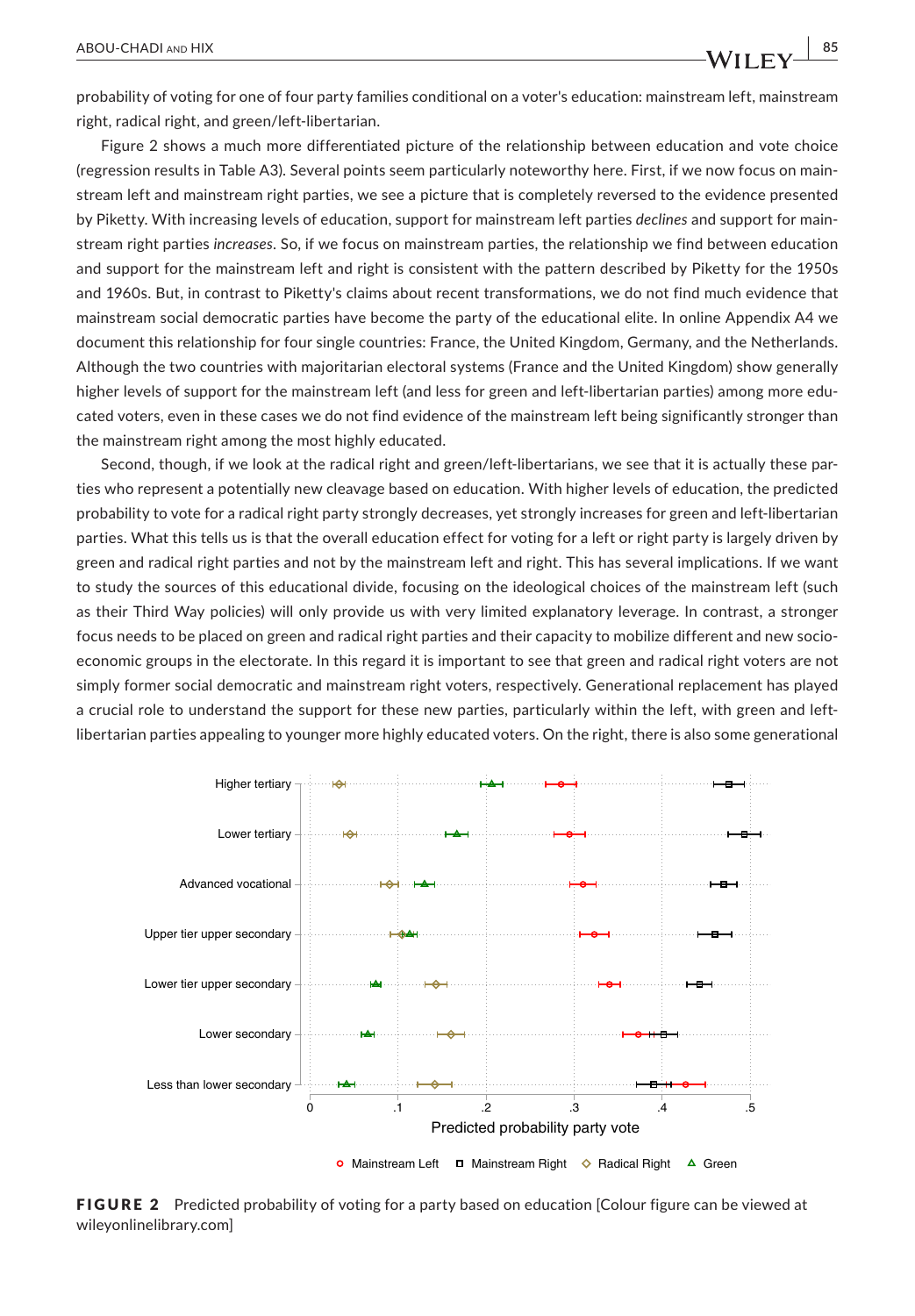replacement, with radical right parties appealing to new groups of younger voters but also especially mobilizing people who have been non-voters for a long time.

In sum, our analysis thus far shows that a core finding of Captial and Ideology, that educated voters are now more likely to support parties of the left, is driven more by support for green and radical right parties and has relatively little to do with a transformation of support for the mainstream left itself. In contrast, the socio-structural transformations of advanced capitalist societies have created new socioeconomic groups that are often more highly educated. These groups, however, in many cases have not found a home with social democratic parties but instead support green and left-libertarian parties. This pattern may be less clear in the United Kingdom and the United States, where single-member simple plurality (first-past-the-post) electoral systems make it difficult for a green/left-libertarian party to emerge as a major competitor to Labour or the Democrats, respectively. But, our results suggest that it is not possible to generalize the patterns Piketty observes in these two cases to other advanced democracies.

Furthermore, while new and old left parties thus rely on substantial support from educated voters, this should not necessarily lead us to the same conclusions about a changing support base of the welfare state as outlined in Captial and Ideology. First, these educated voters (and particularly younger voters, women and ethnic minorities) do not necessarily constitute the "elite." Instead, in line with much political science work, we show that the new and old left support coalition among their educated voters predominantly relies on sociocultural professionals and public sector employees. Second, these voters do not oppose redistribution. In contrast, these groups form the core supporters of the welfare state in post-industrial societies.

Figure 3 (regression results Table A4) shows the predicted probability of voting for one of the party families based on the occupational class scheme proposed by Oesch (2006). The key idea behind this scheme is that occupation constitutes a main locus of preference formation in post-industrial societies (see also Kitschelt & Rehm, 2014). Importantly, this class scheme does not only take into account vertical differentiation but also horizontal differentiation based on, for example, distinctions of more inter-personal or technical professions.

The results in Figure 3 show several things that are noteworthy for our argument. First, social democratic parties receive their highest levels of support among three class groups: service workers, production workers, and sociocultural (semi-) professionals. Hence, it is not at all the case that the social democratic coalition is only dominated by an educated elite, unless one counts nurses, teachers, and social workers as such. Second, production workers still show the highest predicted probability of supporting social democratic parties. And while radical right support among this group is high compared to other social groups, describing the radical right as the "new workers party" seems highly exaggerated. Third, among class groups that should be counted as the elite (managers, self-employed professionals, and large employers), we find lower levels of support for parties of the left. In contrast, and in line with Oesch and Rennwald (2018b), these groups remain the strongholds of the mainstream right. In this sense, this result is consistent with Piketty's "Merchant Right" claim, but, again, we find little evidence that the main bases of support for the left are "Brahmins." Sociocultural professionals, such as lawyers, academics, journalists, and other professionals in the creative industries, might well be considered to be modern-day "Brahmins." But, a substantial share of support for the left remains service sectors and production workers, who are certainly not part of the educational elite that the Brahmin moniker implies.

Another key socioeconomic distinction with political implications is the distinction between public and private sector employment. This might be an instrumental division, in that public sector workers are more likely to support center-left parties than private sector workers, because these parties promise to maintain or expand the public sector. However, this division might also be the result of self-selection effects, in that people who are more motivated by public service and/or are seeking more secure employment are more likely to be employed in the public sector; and these personal preferences then correlate with political preferences. Either way, public sector employees remain a core pillar of support for the left in most advanced post-industrial democracies. This is illustrated in Figure 4 (regression results Table A4), which shows the predicted probability of voting for a mainstream left party for all occupational class groups but split into public and private sector. $^2$  We find that for all class groups,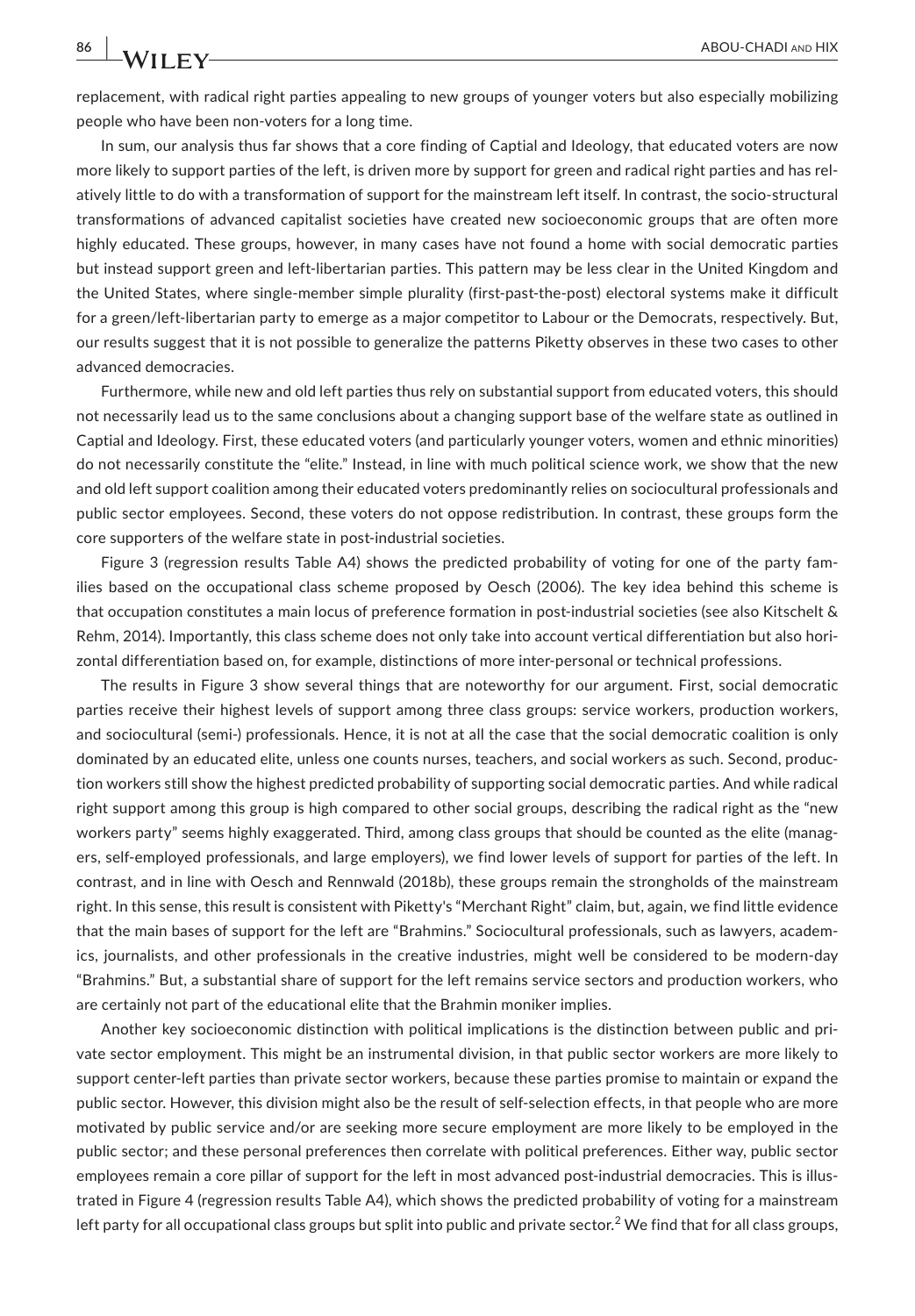

FIGURE 3 Predicted probability of voting for a party based on class [Colour figure can be viewed at [wileyonlinelibrary.com](www.wileyonlinelibrary.com)]

support for mainstream left parties is higher among those employed in the public sector than those employed in the private sector. Indeed, among production workers in the public sector—such as builders and fitters for schools, hospitals, public housing, roads, and public transport—support for the mainstream left reaches nearly 50%. Again, our findings demonstrate that describing the mainstream left as a party of the elite profoundly mischaracterizes the socioeconomic composition of their electorate.

This is not to say that educated middle class voters have not become a more important part of the left support coalition. This is well-documented but needs to be seen against the background of a socio-structural change that



FIGURE 4 Predicted probability of voting for *SD* party based on class and public sector employment [Colour figure can be viewed at [wileyonlinelibrary.com\]](www.wileyonlinelibrary.com)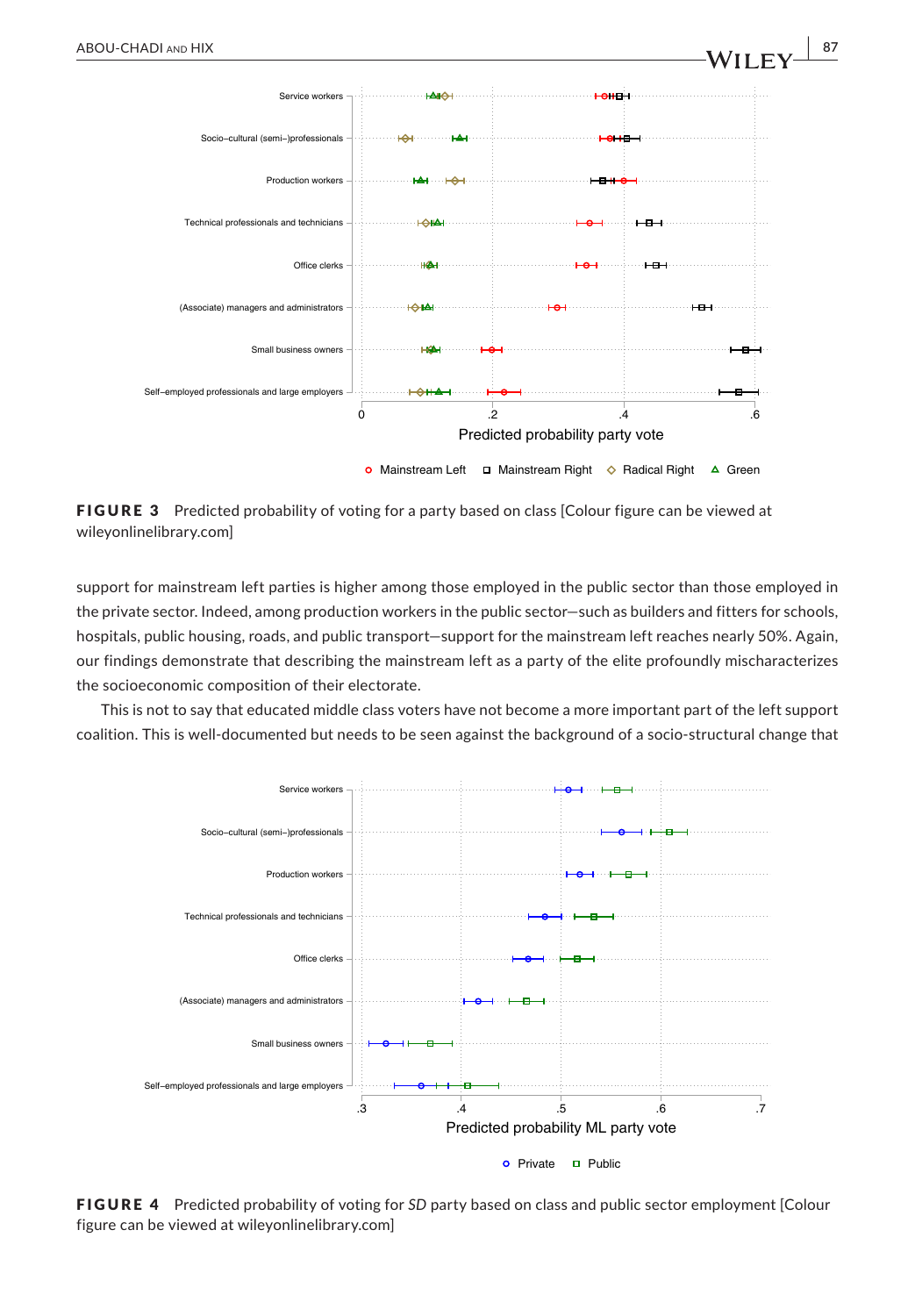has seen a strong increase in educated voters (Gingrich & Häusermann, 2015). Crucially, however, the new educated middle class voters that support parties of the left should not be seen as less in favor of redistribution than the working class. We illustrate this in Figure 5, that shows agreement with the statement that "large differences in income are acceptable," split by a respondent's level of education and the party they voted for in the previous election. Disagreeing with the statement clearly signals a strong preference for redistribution and state intervention to correct market outcomes. In the online Appendix, we show that the results do not change if we use the survey item "Governments should reduce differences in incomes" instead.

Several results from this analysis seem noteworthy to us. First, general levels of support for redistribution strongly vary between those favoring a left or a right bloc party, with those supporting the left showing much higher levels of support for redistribution. Second, support for redistribution varies with education. However, and crucially for considering Piketty's argument, the direction of this relationship is very different between left and right supporters. For people supporting a party on the right we see similar levels of support for redistribution among people with lower and higher levels of educated. Those with upper secondary education show the highest level of support for redistribution. Among left party supporters, in contrast, we find that those with higher levels of education actually show *more* support for redistribution than those with less education—with the exception of voters with lower upper secondary education. This again shows that it is precisely educated voters who support redistribution that are attracted to parties of the left in post-industrial societies.

Figure 5 also indicates another important element of the puzzle: that attitudes toward redistribution are a core determinant of choosing between a left and right party, particularly for higher educated voters. We formally test this expectation and run our original regression for left/right vote but include an interaction between redistributive preferences and education. Figure 6 (Table A5) shows the main results from this analysis: the average marginal effect of agreeing that large differences in income are acceptable on voting for the left conditional on education. Generally, we find a negative marginal effect, which indicates that people who do not find large differences in income acceptable (who support redistribution) are more supportive of the left. In addition—and here is the crux this effect strongly increases with education: higher educated voters who are in favor of redistribution are more than 30% more likely to support a party of the left than a party of the right. In other words, for those "Brahmin" who decide to vote for the left, a key reason for doing so is that they support economic redistribution. This hence



Large differences in income acceptable...

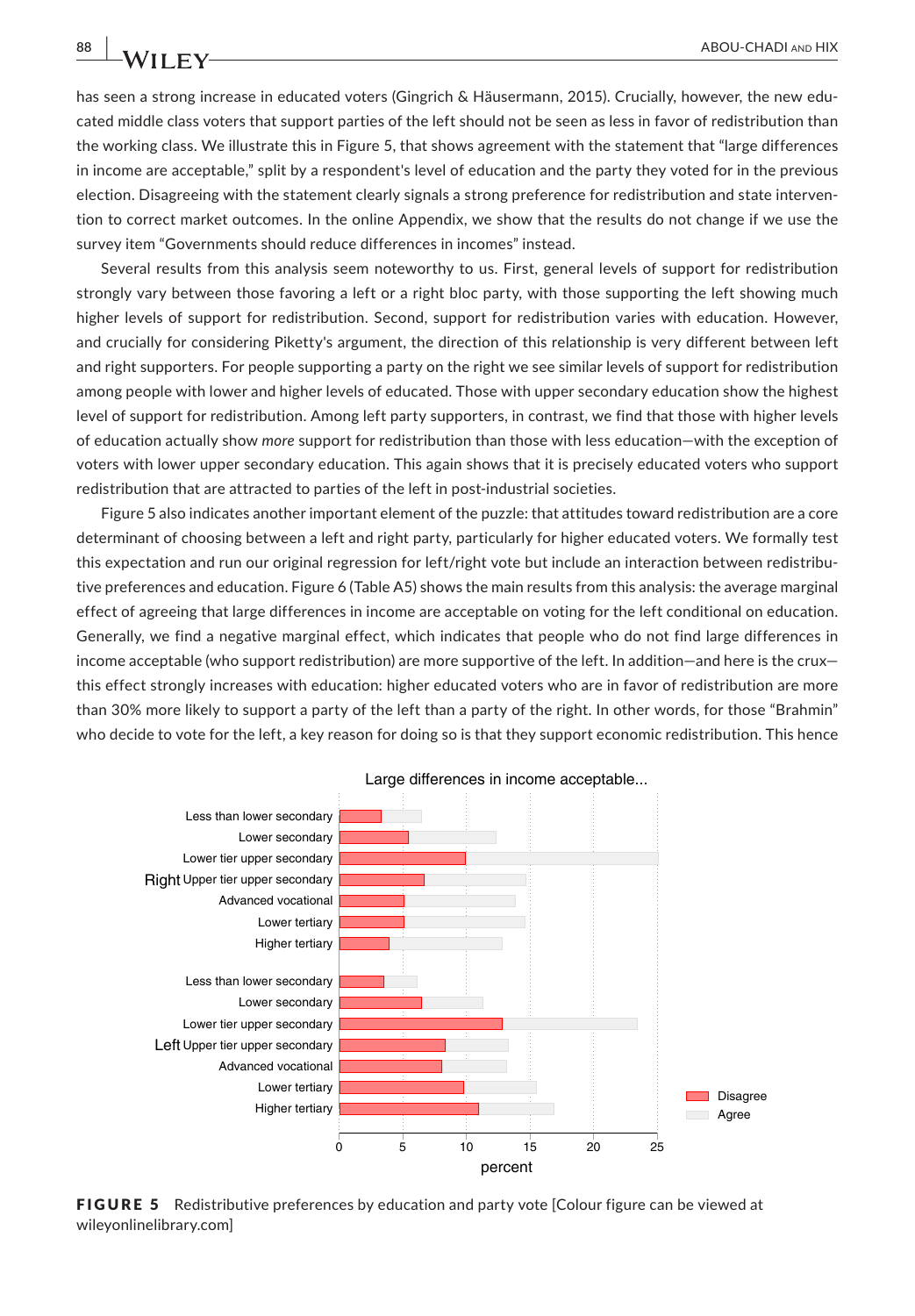

FIGURE 6 Average marginal effect of redistributive preference on left versus right vote by education [Colour figure can be viewed at [wileyonlinelibrary.com\]](www.wileyonlinelibrary.com)

turns Piketty's argument around: rather than assuming that the reason the left appeals to higher-educated voters is because center-left parties no longer support redistribution, our evidence suggests that those higher-educated voters who support the left do so *because* they support redistribution.

In sum, our analysis of electoral behavior in 11 Western European countries suggests that increasing support for the left by educated voters does not imply that parties of the left have stopped being the parties of those voters who are in favor of redistribution. In contrast, left parties attract those educated voters who also favor redistribution. In an electorate where education per se is generally a bad predictor of redistributive preferences, this clearly indicates that parties of the left remain the political vehicle for people who favor redistribution of income or wealth. In addition, attitudes toward redistribution remain a decisive factor in determining whether someone chooses to vote for a party on the left as opposed to the right.

# **5** | **CONCLUSION**

Overall, we applaud Thomas Piketty's effort to connect growing economic inequality to democratic politics, and share his belief that part of the explanation for growing wealth and income inequality must surely be found in electoral politics no longer being exclusively centered on a battle between "the haves" on the right and "the have nots" on the left—although most political scientists would point out that noneconomic issues have always played a role in democratic politics, and perhaps the "golden age" of redistributive politics, between the late 1940s and the early 1960s, is an exceptional period in an otherwise multidimensional structure of politics. Piketty seeks to explain the reason for the transformation of electoral politics away from redistributive conflicts by demonstrating that mainstream left parties increasingly represent higher-educated groups, and, in turn, that center-left parties have gained support among these groups by moderating their support for redistributive policies. This seems consistent with the observation that when center-left parties were in power in many advanced post-industrial societies in the late 1990s—led by politicians like Clinton, Blair, Schroeder, Jospin, Prodi, and Kok—economic inequality either continued to increase or did not decline significantly.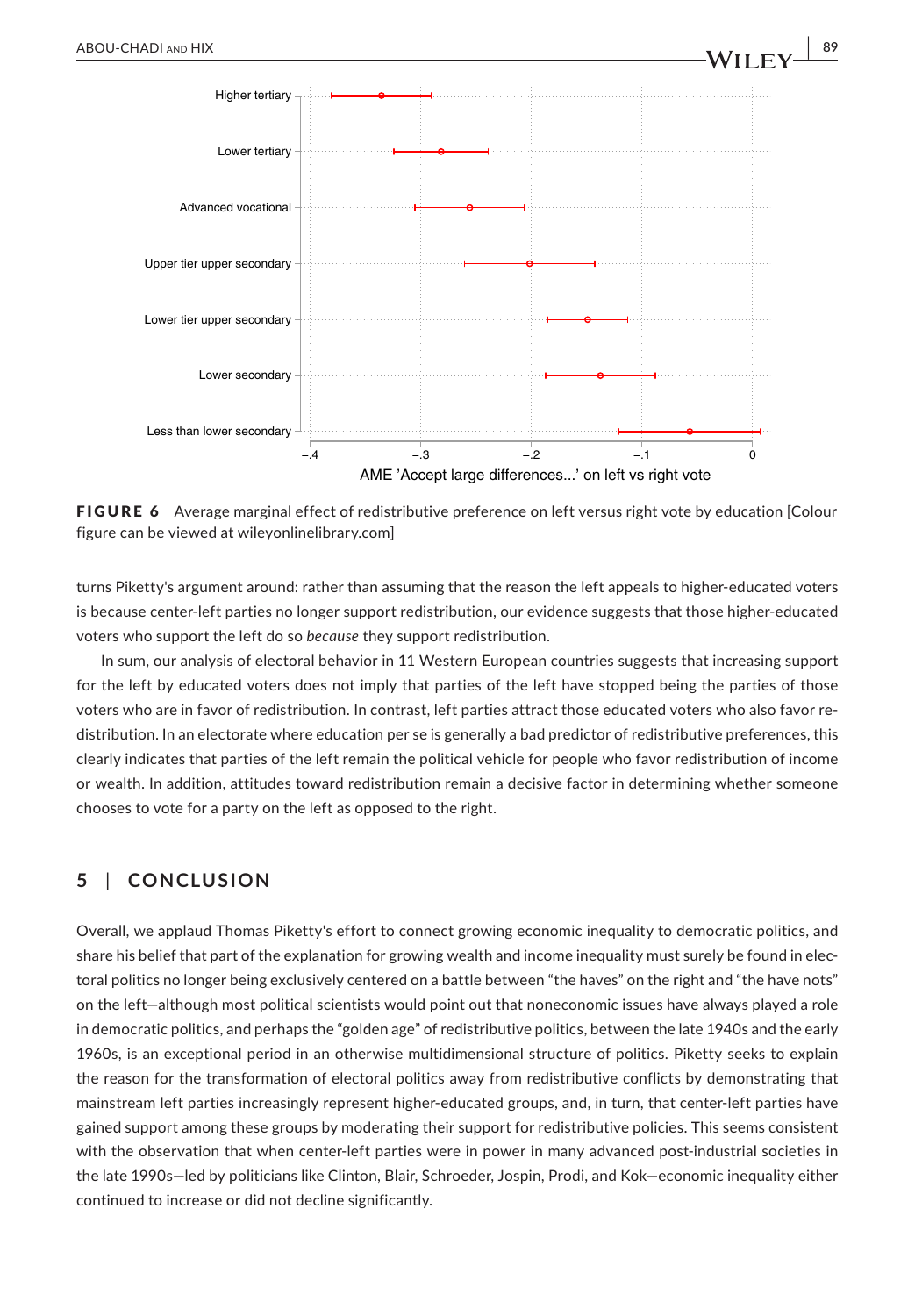Yet, as political scientists of electoral politics, we are unconvinced by the implied causal mechanisms in this argument. The standard explanation in political science of the transformation of electoral politics—from a single economically determined left–right battle into a more complex multidimensional space—is that this is driven more by radical changes in society and the economy than by the behavior of party elites: the decline of manufacturing, the expansion of the public sector, the expansion of higher education, the emancipation of women, technological change, climate change, the emergence of de facto multiethnic and multireligious societies, and so on. In this sense, the emergence of voters' concerns on issues like environmental protection, womens' rights, gay rights, and minorities' rights, are not driven by the behavior and policy positions of parties and party leaders, but by exogenous structural changes beyond the realm of electoral politics. Hence, if center-left parties choose to reemphasize economic inequality at the expense of these other issues, they are likely to lose (or fail to gain) support among younger, urban, educated voters, as well as among women and racial and religious minorities—who are now significant pillars of the electorate on the center-left in many democracies.

In our empirical analysis of voting behavior in 11 Western European countries, we find some support for Piketty's claim that the most highly educated voters tend to support the left today rather than the right. Yet, in contrast to Piketty, our results suggest that this left/right pattern is mainly driven by changes within the left and right: with more highly educated voters supporting green/left-libertarian parties, and voters with lower levels of education increasingly supporting radical right parties. Meanwhile, as in the era before the dramatic expansion of higher education, voters with high levels of education are still more likely to support mainstream right parties than mainstream left parties. Related to this, we find evidence that new sociocultural professionals—such as lawyers, academics, journalists, and employees in the creative industries (who Piketty might chracterize as modern "Brahmins")—are more like to support the left than the right. In addition, the other social groups who make up the electoral support base for the modern mainstream left—service workers, production workers, and public sector employees at all levels—can hardly be described as "Brahmin."

We also find that at all levels of education, people who vote for parties on the left are more supportive of redistribution than people who vote for parties on the right. In addition, among the most highly educated people, support for redistribution is a stronger predictor of voting for the left than it is for people with any other level of education. This reverses Piketty's causal mechanism, in that we see more highly educated voters supporting the left because these voters support redistribution, as opposed to these types of voters supporting the left because left-wing parties no longer support redistribution. In a sense, given the profile and policy preferences of these voters, these new groups on the left are perhaps best charcaterized as "Brahmin green left," as distinct from a more "traditional left," which still represents a significant, although shrinking, proportion of the electorate.

These findings present a conundrum, though: if the left still represents many lower income groups, and if higher educated people who now vote for the left do so because they support redistribution, then why have we seen growing economic inequality, even when the left has been in power? An answer to this question must consider at least two factors.

First, as a result of the growing fragmentation of party systems across most democracies in the world, mainstream left parties have been unable to be dominant forces in democratic politics, or even hegemonic forces within a broader left or "progressive" bloc. Indeed, as Benedetto et al. (2020) show, across 31 democracies, support for the mainstream social democratic left fell to 15% of the total electorate across Europe in 2017. Together these factors suggest that in most advanced democracies, mainstream left parties are unlikely to be able to form a majority-winning pro-redistributive coalition by themselves, but will have to build alliances with other parties and groups, to enable this coalition to appeal to a more pluralist and complex set of social groups than they did in the 1950s and 1960s—except perhaps in the two-party system in the United States, where the Democrats are already a de facto social and political coalition.

Second, as a result of dramatic economic, social, and technological change, electoral politics is no longer dominated by battles over economic redistribution, but is also about other forms of emancipation, equality, and identity. This means that in order to build a coalition for redistribution, parties of the left will have to appeal to voters'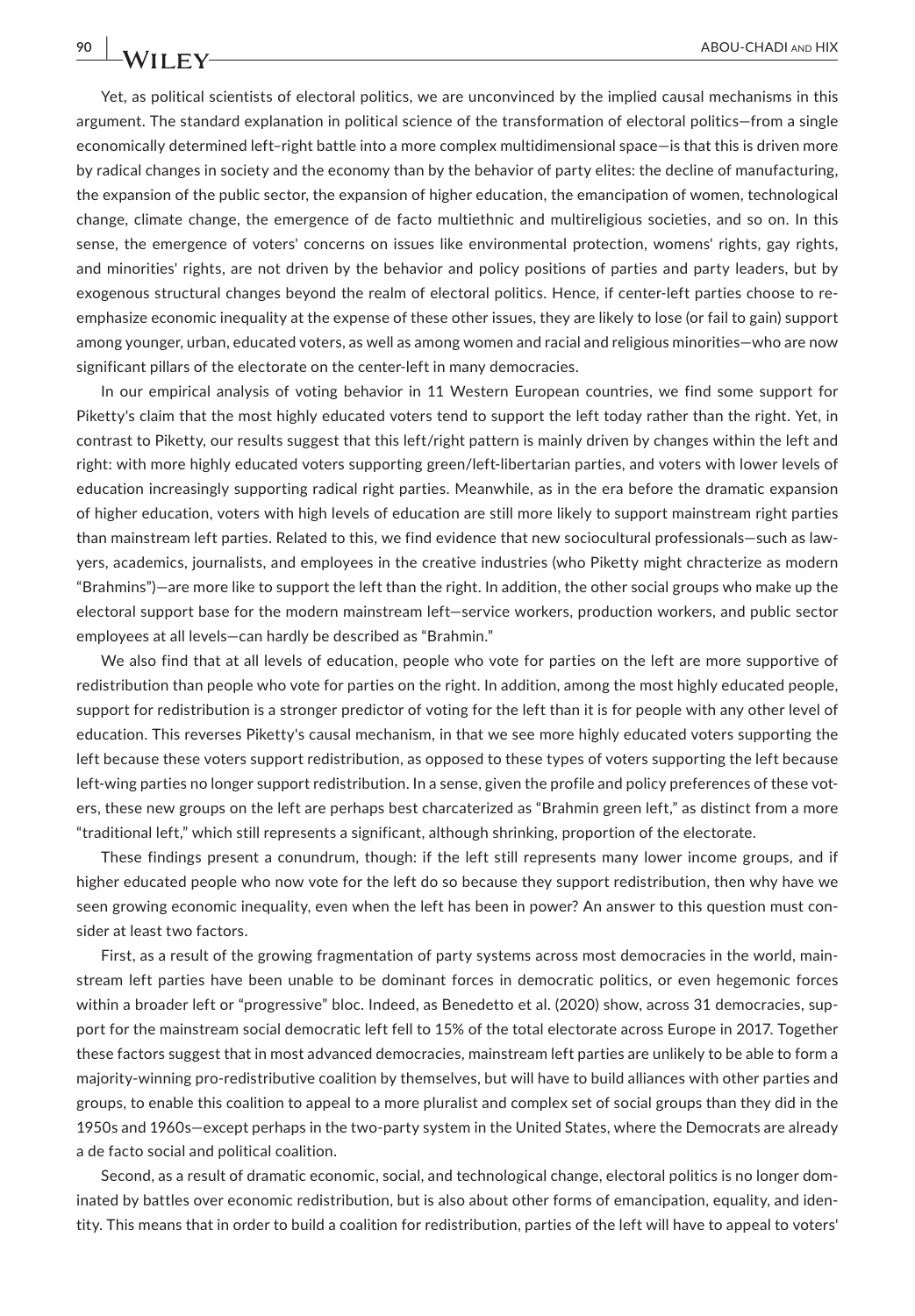preferences on these issues as well (Abou-Chadi & Wagner, 2019). In contrast to much public debate, it cannot be the goal of the left to somehow reduce democratic competition to an economic dimension again. Instead, calls for more gender equality, to tackle climate change, to confront racism, and for more inclusive and open societies, need to be taken seriously—they are as much part of a social democratic ideal of the 21st century as economic redistribution. Only when the left incorporates these progressive values often decried as "identity politics" will it be able to form a coalition broad enough to create the institutional change that is necessary to sustainably reduce economic, social, and political inequality.

#### **DATA AVAILABILITY STATEMENT**

Replication material for this article can be found at Harvard Dataverse <https://doi.org/10.7910/DVN/4JYGMB>

#### **ORCID**

*Tarik Abo[u-Cha](https://orcid.org/0000-0002-3116-5292)d[i](https://orcid.org/0000-0002-5529-2616)* <https://orcid.org/0000-0002-5529-2616> *Simon Hix* <https://orcid.org/0000-0002-3116-5292>

#### **ENDNOTES**

 $1$  In online Appendix A5 we show the results of a multinomial logit that also includes non-voting as a category of the dependent variable. Our findings remain largely unchanged.

 $2$  We additionally show the results of this relationship for the general left-right vote in the online Appendix.

#### **REFERENCES**

- Abou-Chadi, T., & Wagner, M. (2019). The electoral appeal of party strategies in post-industrial societies: When can the Mainstream Left succeed? *Journal of Politics*, *81*(4), 1405–1419.
- Benedetto, G., Hix, S., & Mastrorocco, N. (2020). The rise and fall of social democracy, 1918–2017. *American Political Science Review*, *114*(3), 928–939.
- Beramendi, P., Häusermann, S., Kitschelt, H., & Kriesi, H.-P. (2015). Introduction: The politics of advanced capitalism. In P. Beramendi, S. Häusermann, H. Kitschelt, & H.-P. Kriesi (Eds.), *The politics of advanced capitalism* (pp. 1–64). Cambridge University Press.
- Bonoli, G. (2005). The politics of the new social policies: Providing coverage against new social risks in mature welfare states. *Policy & Politics*, *33*(3), 431–449.
- Downs, A. (1957). *An economic theory of democracy*. Harper & Row.
- Gingrich, J., & Häusermann, S. (2015). The decline of the working-class vote, the recon\_guration of the welfare support coalition and consequences for the welfare state. *Journal of European Social Policy*, *25*(1), 50–75.
- Häusermann, S. (2010). *The politics of welfare state reform in continental Europe*. Cambridge University Press.
- Häusermann, S., & Kriesi, H.-P. (2015). What do voters want? Dimensions and Con\_gurations in individual-level preferences and party choice. In P. Beramendi, S. Häusermann, H. Kitschelt, & H.-P. Kriesi (Eds.), *The politics of advanced capitalism* (pp. 202–230). Cambridge University Press.
- Ivarsaten, E. (2007). What Unites Right-wing populists in Western Europe?: Re-examining grievance mobilization models in seven successful cases. *Comparative Political Studies*, *41*(1), 3–23.
- Katz, R., & Mair, P. (1995). Changing models of party organization and party democracy. *Party Politics*, *1*(1), 5–28.
- Kitschelt, H. (1994). *The transformation of European social democracy. Cambridge studies in comparative politics Cambridge and*. Cambridge University Press.
- Kitschelt, H., & Rehm, P. (2014). Occupations as a site of political preference formation. *Comparative Political Studies*, *47*(12), 1670–1706.
- Kriesi, H.-P., Grande, E., Lachat, R., Dolezal, M., Bornschier, S., & Frey, T. (2008). *West European politics in the age of globalization*. Cambridge University Press.
- Lipset, S. M. (1960). *Political man: The social bases of politics*. Doubleday.
- Lipset, S. M., & Rokkan, S. (1967). Cleavage structures, party systems, and voter alignments: An introduction, In S. M. Lipset, & S. Rokkan (Ed.), *Party systems and voter alignments: Cross-national perspectives* (pp. 1–64). Free Press.
- Michels, R. (1911). *Zur Soziologie des Parteiwesens in der modernen Demokratie: Untersuchungen über die oligarchischen Tendenzen des Gruppenlebens*. Klinkhardt.